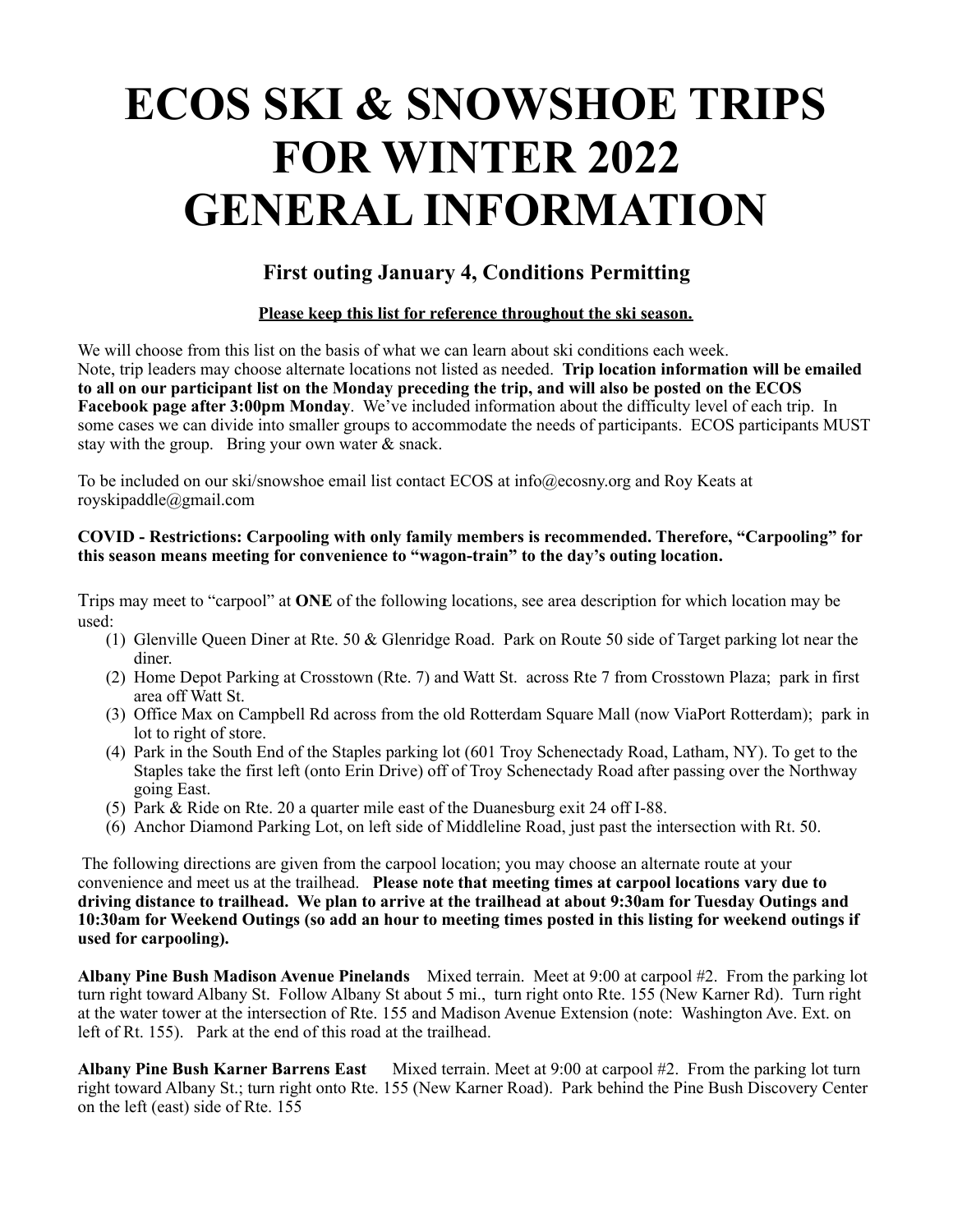**Brookhaven XC Ski Trails** Meet at 9:00 am at carpool #6. Mixed terrain - open golf course fairways and trails through the woods. About 9 miles of groomed XC trails and 3 miles of snowshoe trails. The location is at 333 Alpine Meadows Road in Porters Corners. Use Google to get detailed directions.

**Charleston State Forest (Montgomery County)** Mixed terrain.Meet at 8:45 at carpool #5; turn left out of parking lot to Rte. 20, follow Rte. 20 for about 10+ mi. At Sloansville turn right onto Rte. 30A; go about 6 miles north; look for State Forest parking on right. **- Note No Longer Recommended due to lack of trail maintenance unless trip leaders scope it out ahead of time and find an improvement.**

**Dyken Pond (Rensselaer County) Dyken Pond Environmental Education Center** Mixed terrain. Meet at 8:30 at carpool #4. From the parking lot, turn left onto Troy-Schenectady Rd. Turn right (north) at Northway. Follow Rte. 7 (next exit off Northway) going east into Troy. From Troy, take Rte. 2 east about 7 miles to Cropseyville. At the Dyken Pond sign on the right, turn onto Blue Factory Road (Rte 79). In 2 miles turn left onto Madonna Lake Rd. Proceed 2.2 miles, then turn right on Dyken Pond Road. Follow this narrow road 2.2 miles to the Center. Parking is on the right, opposite the information board.

**Featherstonhaugh State Forest (Schenectady County)** Flat or mixed terrain. Meet at 9:00 at carpool #3; turn left onto Campbell (Rte.337); turn left onto Putnam Road; turn right onto Mariaville Rd. at blinking light (Rte. 159); continue west 5.3 miles to Lake Rd.; go left on Lake Rd. about 3 miles to Hardin Rd.; turn right on Hardin and park along side of road.; ski or walk along road to trail access on either side, just below brow of hill.

**Five Rivers Environmental Education Center (Delmar)** Mixed terrain, generally flat with fields, forest trails, and ponds to explore. Meet at 9:00 at carpool lot #2. From the parking lot go left onto Rt. 7 and then get onto I890E going to the I90E (Exit 25) Thruway entrance. Follow I90E by getting off Thruway Exit 24 and then continue on I90E to take Exit 4 to Rt 85 (Slingerlands Bypass). Take Rt. 85 to fourth roundabout and continue straight onto Rt 140 (Cherry Ave). Stay on Cherry (becomes Rt. 52). Then take a right turn onto Delaware Ave (Rt. 443). Go South 1.4 miles and make a right onto Orchard St. Follow signs to Five Rivers.

**Grafton Lakes State Park** Mixed terrain. Meet at 8:30 at carpool #4. From the parking lot, turn left onto Troy-Schenectady Rd. Turn right (north) at Northway. Follow Rte. 7 (next exit off Northway) going east to Troy. Go through Troy and 2 mi. beyond WalMart take right on Rte. 278 (church on corner) to Rte 2, turn left onto Rte. 2 and go east about 9 miles; use winter entrance ½ mile past summer entrance.

**Henning Preserve** Mixed terrain. Meet at 8:45 at carpool #1. From Target, turn right to go north on Rte 50 through Burnt Hills, Left on Middleline Road to Rte 29, Left on 29 to East Galway, Right on Antioch Road, Right on Wileytown Road, left on Centerline Road to Parking area and trailheads.

**Indian Meadows** Mostly easy, with a couple difficult spots. Meet at 9:15 at carpool #1. Turn right onto Rte 50 and almost immediately left onto Van Buren. Go to Swaggertown and take a right; go 0.6 miles to Droms Rd, and turn right; drive to the Park sign 0.6 mile on right.

**Lapland Lake GROOMED, FEE.** Choice of all levels; groomed. Meet at 8:45 at carpool #1. The Park & Ride near the Information Center at the intersection of Rte. 29 and 30 (new traffic circle) will be a secondary meeting point. We should pull in there about 9:15 and then continue north on Rte.30 past Sacandaga Lake to left turn onto Benson Road; watch for Lapland Lake sign and turn right to ski area. **Might need a reservation to go as a day pass customer during COVID.**

**Maple Ski Ridge 2725 Mariaville Road, Rotterdam - snowmaking with \$5 trail FEE. Open for cross country skiing Monday and Tuesday only, 4:00 PM to 7:00 PM. ECOS morning ski/snowshoe events there are by special arrangements.** Choice of terrain: flat to challenging. Meet at 9:30 at carpool #3; turn left onto Campbell (Rte.337); turn left onto Putnam Road; turn right onto Mariaville Rd. at blinking light (Rte. 159); continue west 1.2 miles to Maple Ridge. For questions call (518) 381-4700.

**Mohawk River State Park (formerly Schenectady Museum Preserve)** Choice of terrain: flat to challenging. Meet at 9:30 at trailhead parking lot. Coming from the intersection of River Rd. and Balltown in Niskayuna, take River Rd. east about 3 miles to Whitmyer Dr. on left and follow to the end. **Or you can approach from the** intersection of Union Street and Rosendale Road; turn left onto Rosendale and follow it about a mile and a half to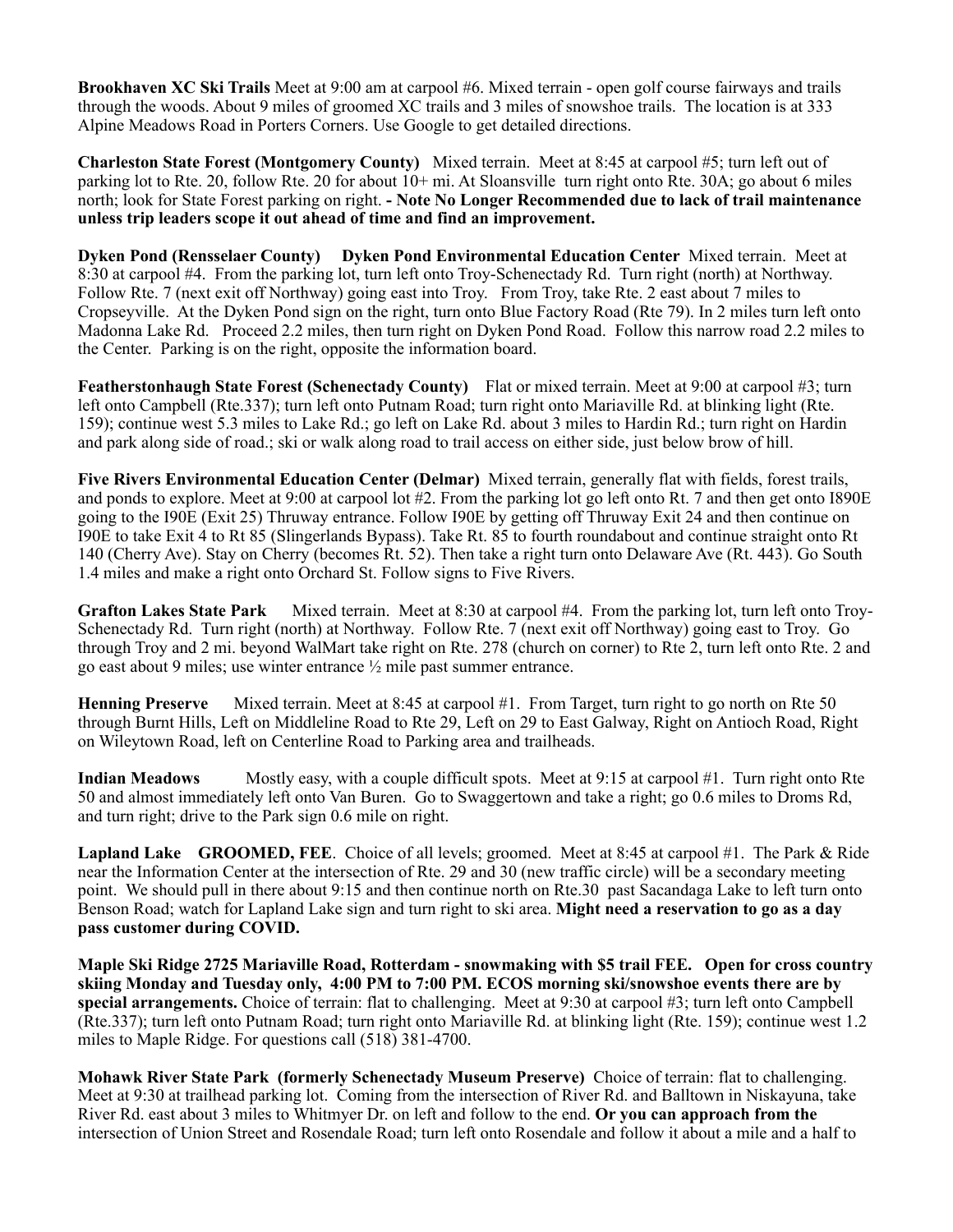left turn onto River Rd; go west about 2/3 mile; turn right onto Whitmyer Dr. Park in the lot at the end of Whitmyer near the Preserve sign.

**Moreau Lake State Park** Choice: rolling or challenging terrain.Meet at 8:30 at carpool #1. Take Rte. 50 north roughly a dozen miles and turn right onto Brookline Rd.; about half a mile brings you to a right onto Rte. 67; follow this to the Northway; go north to Exit 17S; follow the signs into the park.

**Partridge Run (Albany County)** Mixed terrain. Meet at 8:30 at carpool #2. Turn left onto Rte. 7; take 890 east (toward Thruway) to exit 9B which leads to Rte. 146; turn left on Rte. 146; turn left following Rte. 20  $\&$  146; in  $\frac{3}{4}$ mile Rte. 146 turns right toward Altamont; go through Altamont to Rte. 156; take 156 to right turn onto Rte. 443; turn left on County Rte. 1; from here you can either take Rte. 13 (Sickle Hill Rd.) directly up to Partridge Run; or you can go on to Rte. 6, which is less steep; it will circle around to Rte. 13 and to the same parking area.

**Pineridge Cross Country Ski Area (Rensselaer County) – GROOMED, FEE.** Mixed terrain; groomed. Meet at 8:30 at carpool #4. From the parking lot, turn left onto Troy-Schenectady Rd. Turn right (north) at Northway. Follow Rte. 7 (next exit off Northway) going east into Troy. Go over the Collar City bridge and make your first right onto 8th St. Continue on 8th St for a little less than 1 mile and take a left onto Route 2 (Ferry St). Go a little more than 1/2 mile on Rt 2 and bear right onto Pawling Avenue (Route 66) for about 4 miles.until it merges with Rt 355. Bear left on Rt 355. Continue on 355 East to Poestenkill to the four way stop and continue straight on Plank Road (County Route 40). Go 1.6 miles on Plank Road (CR 40) and turn left onto Blue Factory Rd (County Route 79) for .8 miles. Turn right onto Columbia Hill Rd (CR 44), which becomes Plank Road (again) after 1.5 miles. Go about 2 miles and Pineridge parking lot will be on your left. (There are signs for Pineridge starting at Plank Road)

**Prospect Mountain Ski Center (Vermont) GROOMED**, **FEE**. Mixed terrain; groomed. Follow directions for Woodford on page 4, but don't pass the Prospect Mountain Ski area!

**Rockwood State Forest (Fulton County)** Mixed Terrain.Meet at 8:30 at carpool #3. Take Rte 5 west through Amsterdam, continuing on Rte 5 for about 15 miles, passing the intersection within Amsterdam where 67 joins 5. West of Amsterdam, take a right onto Rte 67. Continue about 8 miles into Johnstown, where you take Rte. 29 west (left turn); continue west about 7 miles. Shortly beyond the junction of Rte. 10A, look for County Forest parking on the left.

**Sanders Preserve** Challenging terrain. Meet at 9:00 at carpool #1. Turn right onto Rte. 50 and immediately left onto Van Buren, right onto Swaggertown, left onto Bolt Rd; right onto Rte. 147, and almost immediately left onto Church Rd. which becomes Sanders when you cross Ridge Rd. Continue on Sanders Road to parking on the left at preserve sign.

**Saratoga Battlefield** Rolling terrain. Visit Museum in National Park Visitor Center. Meet at 8:30 at carpool #1. Take Rte. 50 north roughly a dozen miles and turn right onto Brookline Rd.; about half a mile brings you to a right onto Rte. 67; follow this to the Northway; crossing Northway, go straight ahead on Dunning St. to County Rte. 108 (Plains Road); turn right on 9P and follow the lake shore around to right turn on Rte. 423 (Battlefield Road); continue about 4 miles; take a left on Rte. 32 and proceed to the Battlefield which is clearly marked.

**Saratoga Spa State Park** Flat to rolling terrain, groomed.Meet at 8:45 at carpool #1. Go north on Rte. 50 through Ballston Spa; turn right at first traffic light after SPAC; take left fork (Avenue of the Pines), obey speed limit; close to Rte. 9 watch for warming hut sign; turn right into short road to parking lot near warming hut.

**Schenectady Municipal Golf Course** Choice of flat or mixed. Meet at Golf Course parking lot. From Rte. 7 turn east on Golf Rd. and then left on Oregon to parking lot on right near clubhouse. Meet at 9:30.

**Strawberry Fields Nature Preserve** - The Steward of the Preserve, Jeff Leon, grooms and tracks several miles of trails around the property high above the Mohawk Valley. The trails are relatively level with a few gradual hills and a couple of localized steep spots. The Preserve is located off of Cranes Hollow Road between Schenectady and Amsterdam. Meeting at 9:30am at the Stewarts Shop on the north side of Rt. 5 just across from Lock 19 (light at the intersection of Rt. 5 and Rt. 103 (Bridge Street)) serves as a carpool location. From there it is 5.7 miles west to